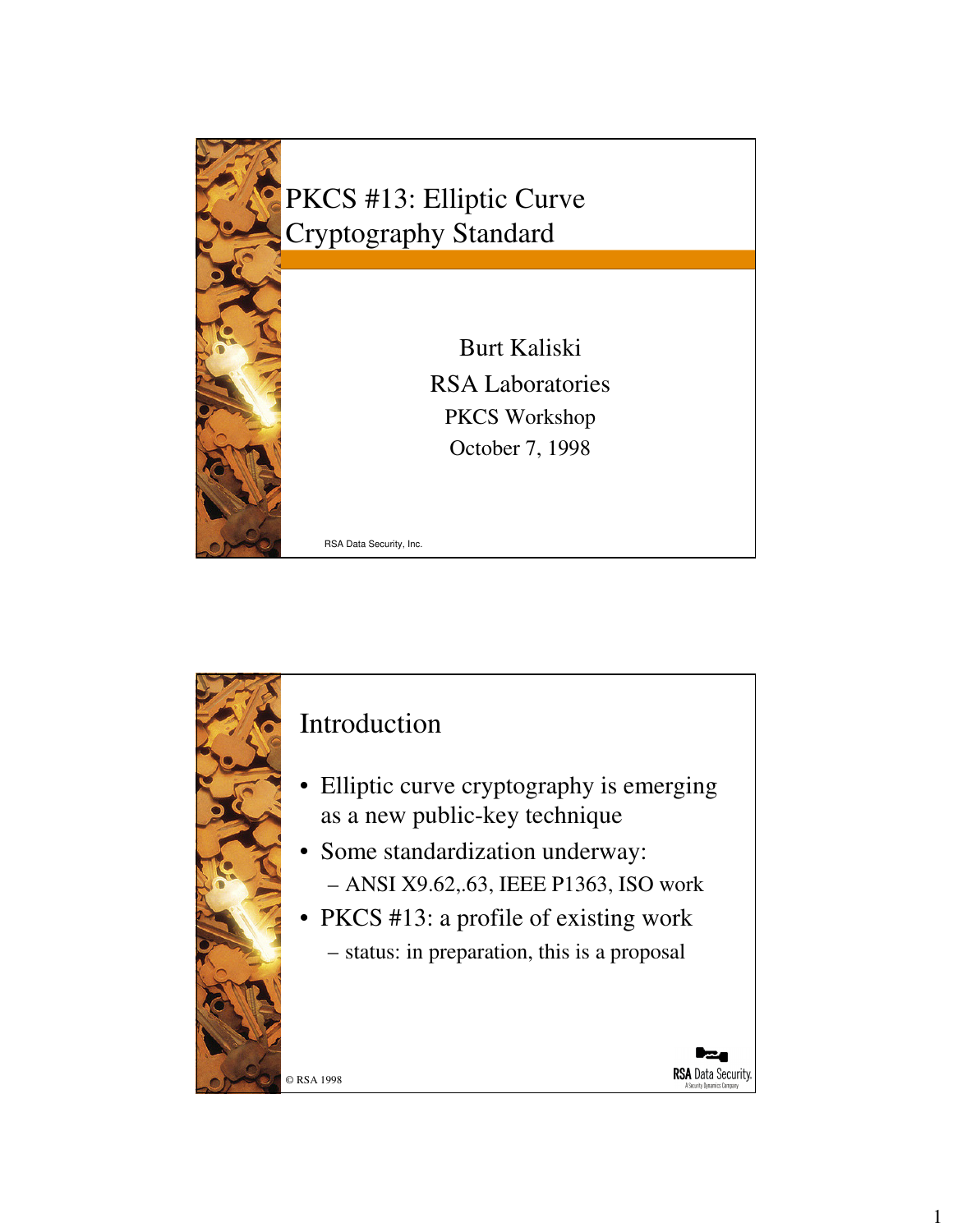

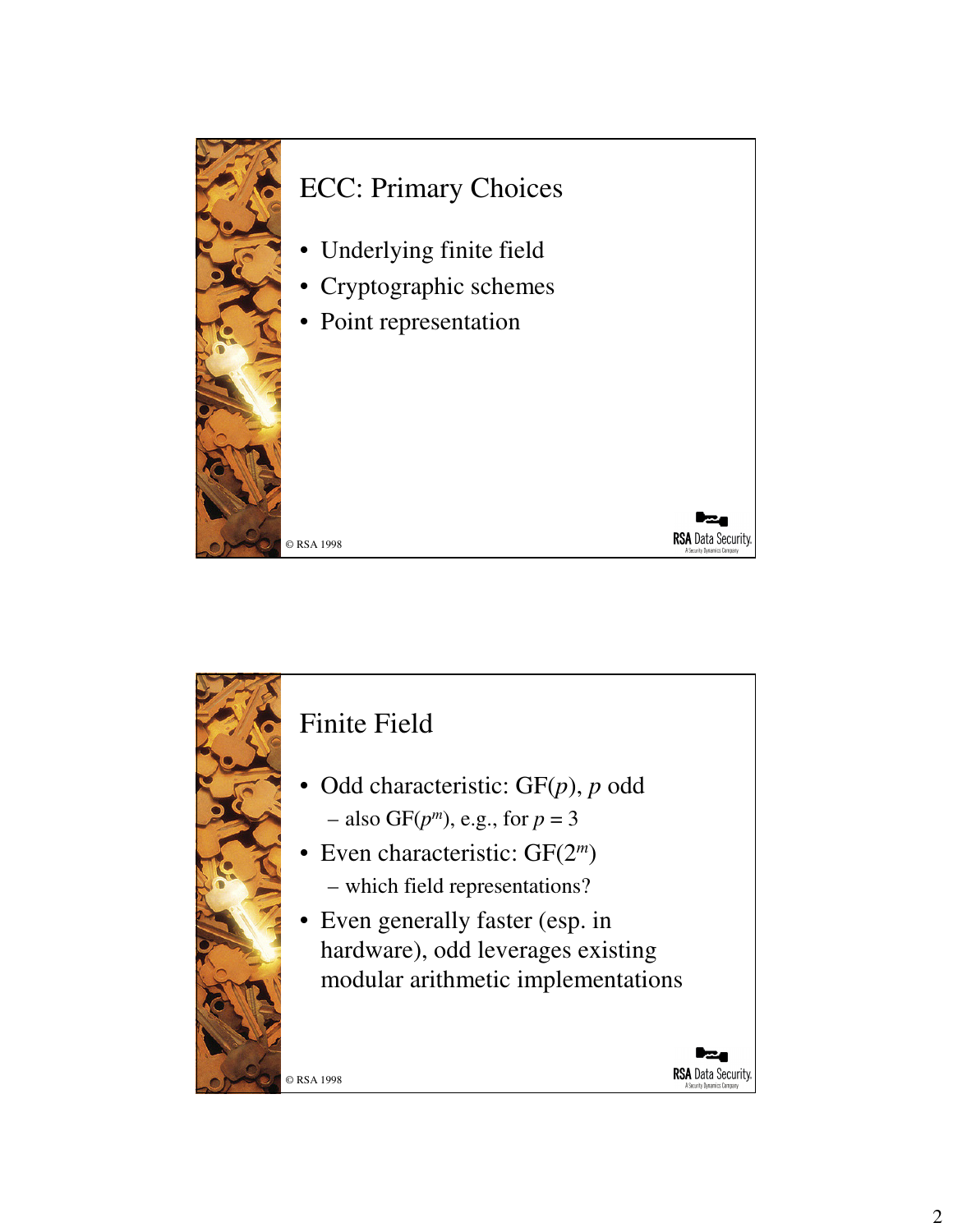

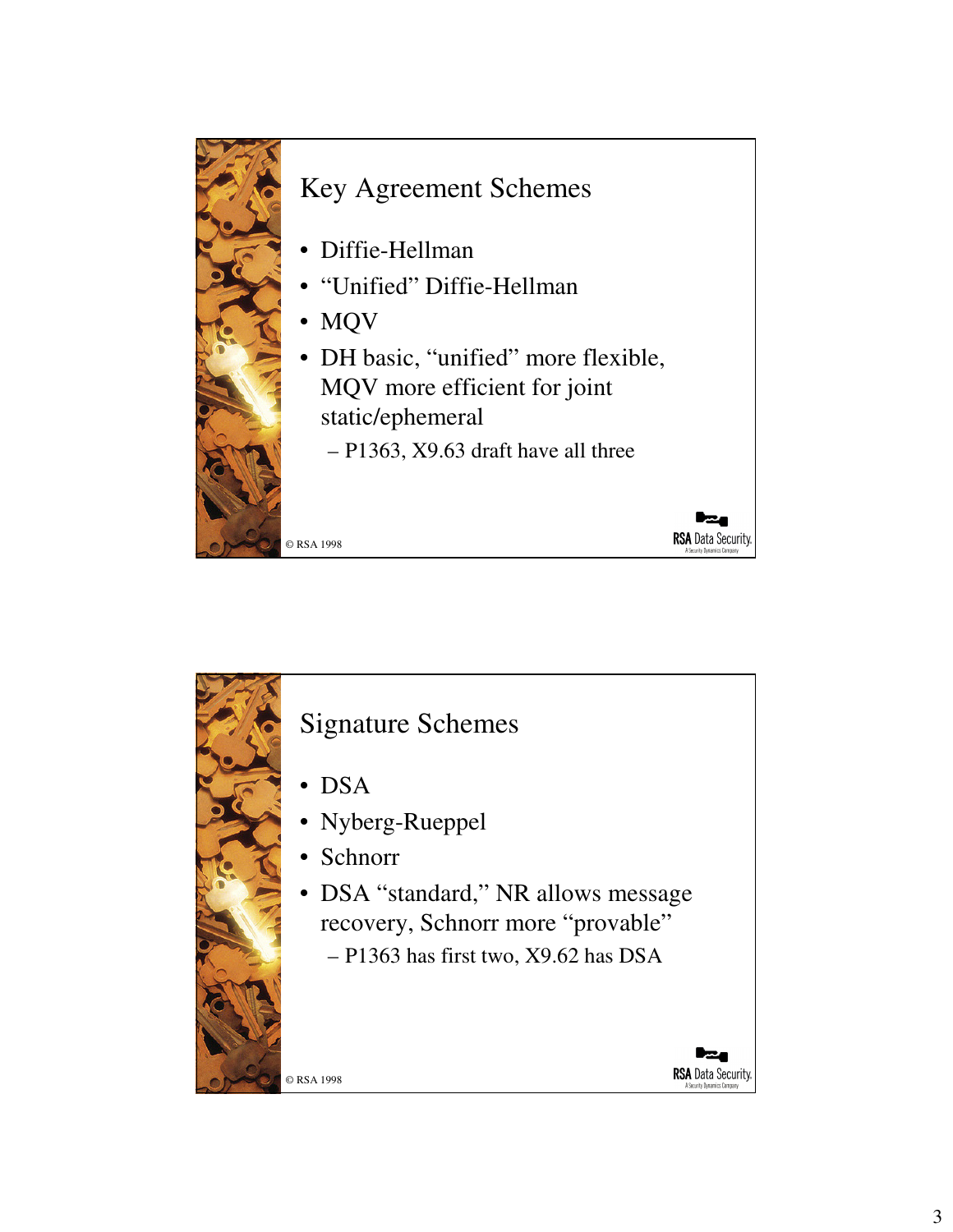

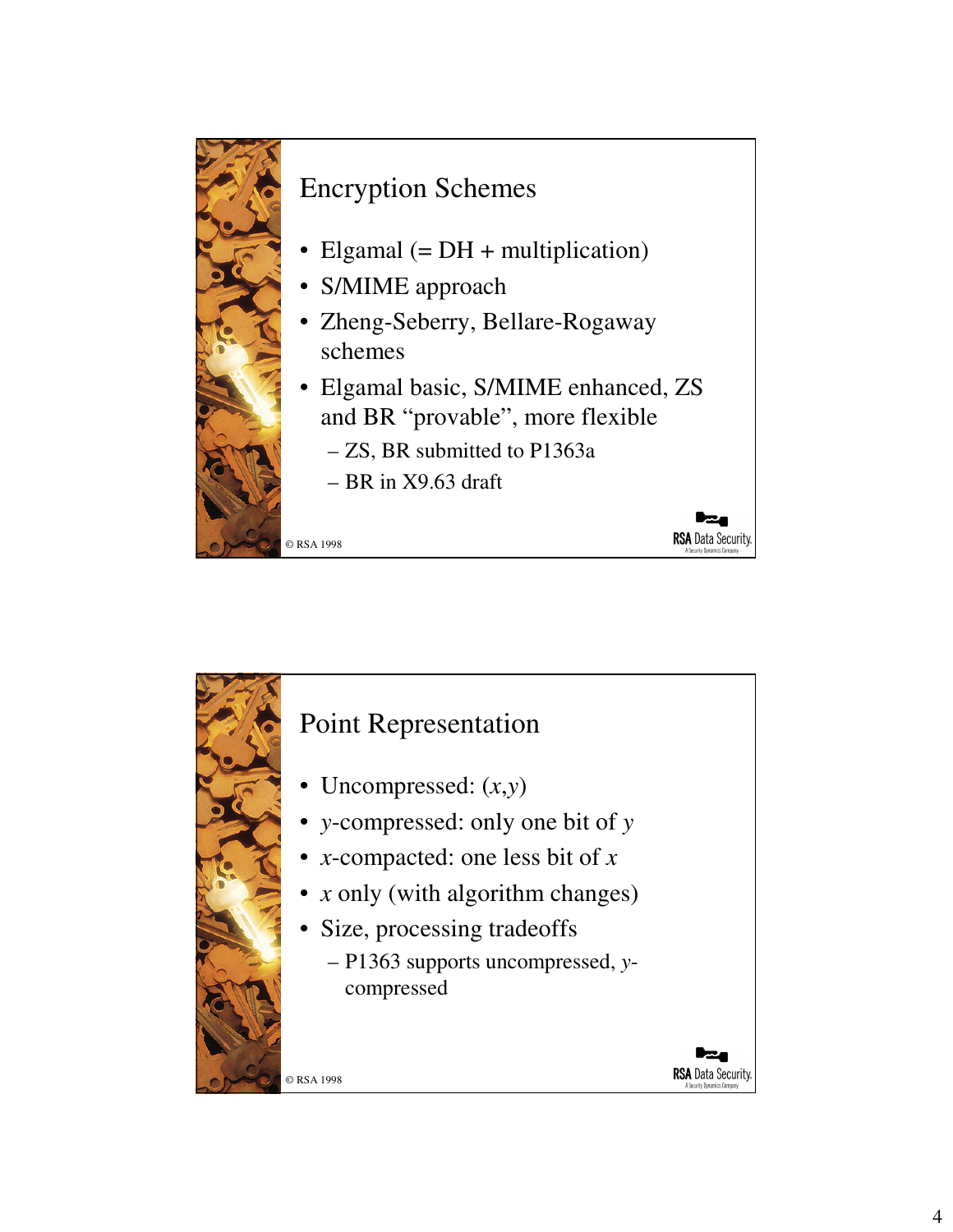![](_page_4_Picture_0.jpeg)

![](_page_4_Picture_1.jpeg)